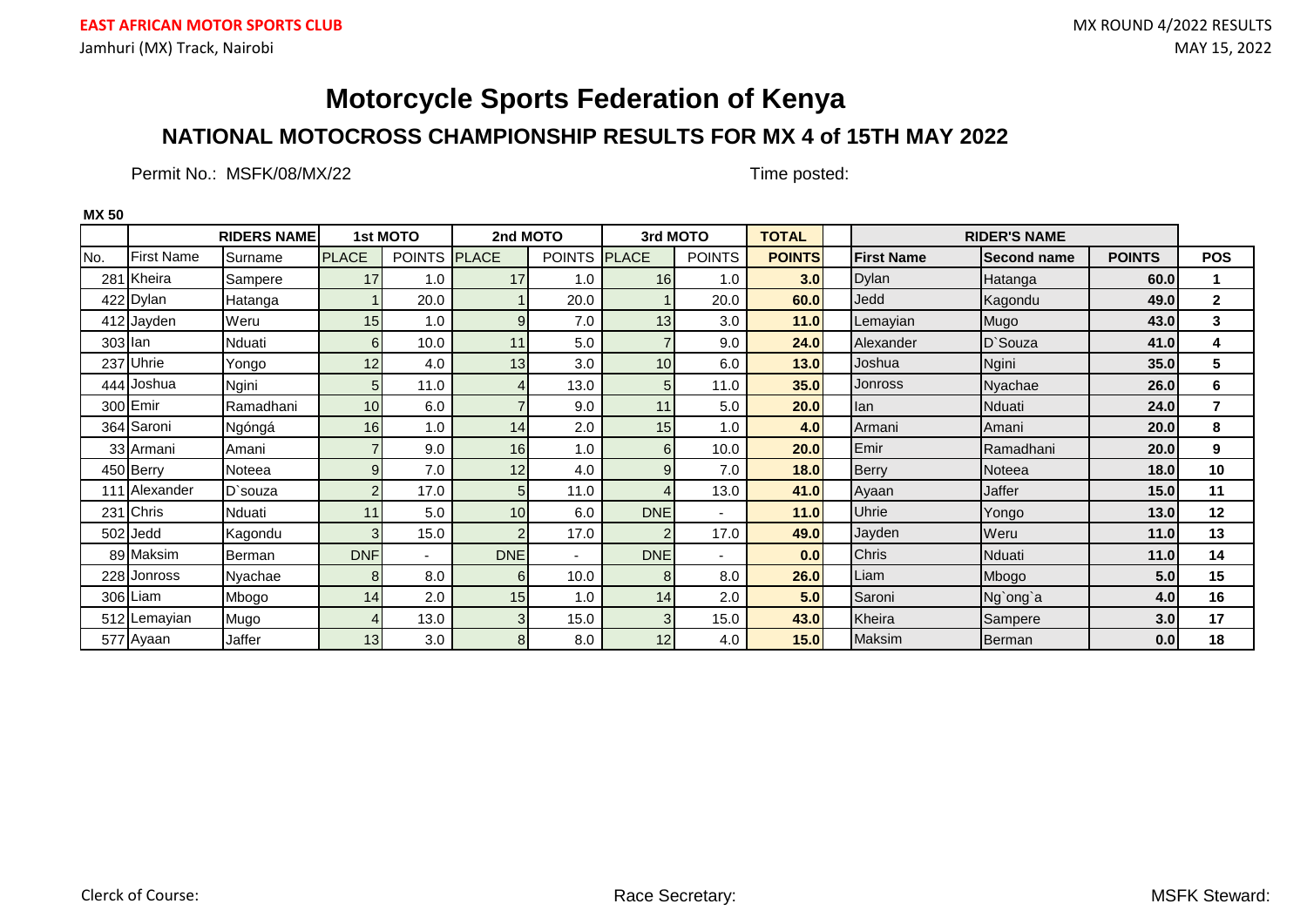### **NATIONAL MOTOCROSS CHAMPIONSHIP RESULTS FOR MX 4 of 15TH MAY 2022**

Permit No.: MSFK/08/MX/22 Time posted:

#### **MX LADIES JUNIOR CLASS**

|      |                   | <b>RIDERS NAMEL</b> |              | 1st MOTO            | 2nd MOTO |                     | 3rd MOTO      | <b>TOTAL</b>  |                    | <b>RIDER'S NAME</b> |               |            |
|------|-------------------|---------------------|--------------|---------------------|----------|---------------------|---------------|---------------|--------------------|---------------------|---------------|------------|
| INo. | <b>First Name</b> | <b>Surname</b>      | <b>PLACE</b> | <b>POINTS PLACE</b> |          | <b>POINTS PLACE</b> | <b>POINTS</b> | <b>POINTS</b> | <b>IFirst Name</b> | <b>Second Name</b>  | <b>POINTS</b> | <b>POS</b> |
|      | l 15 Jematia      | Kangogo             |              | 20.0                |          | 20.0                | 20.0          | 60.0          | <b>IJ</b> ematia   | Kangogo             | 60.0          |            |
|      | 514 Malla         | Ngóngá              |              | 17.0                |          | 17.0                | 17.0          | 51.0          | Malla              | Ng`ong`a            | 51.0          |            |
|      | 100 Muthoni       | <b>I</b> Gota       |              | 15.0                |          | 15.0                | 15.0          | 45.0          | <b>Muthoni</b>     | <b>Gota</b>         | 45.0          |            |
|      | 23 Wambui         | <b>Kahiga</b>       |              | 13.0                |          | 13.0                | 13.0          | 39.0          | Wambui             | Kahiga              | 39.0          |            |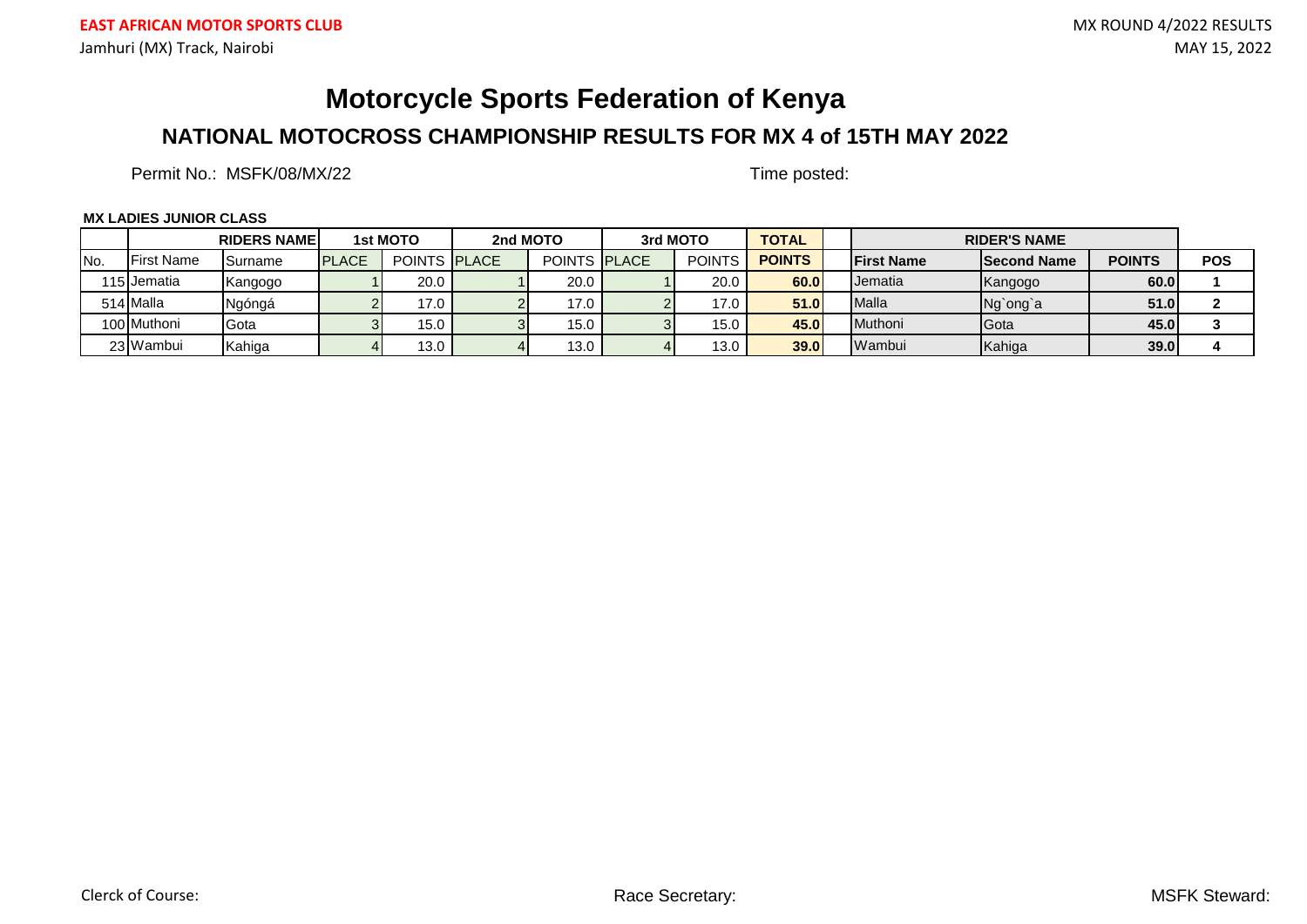### **NATIONAL MOTOCROSS CHAMPIONSHIP RESULTS FOR MX 4 of 15TH MAY 2022**

Permit No.: MSFK/08/MX/22 Time posted:

|      |                   | <b>RIDERS NAME</b> |                 | 1st MOTO            | 2nd MOTO   |                     |                | 3rd MOTO      | <b>TOTAL</b>  |                   | <b>RIDER'S NAME</b> |               |              |
|------|-------------------|--------------------|-----------------|---------------------|------------|---------------------|----------------|---------------|---------------|-------------------|---------------------|---------------|--------------|
| INo. | <b>First Name</b> | <b>ISurname</b>    | <b>PLACE</b>    | POINTS <b>PLACE</b> |            | <b>POINTS PLACE</b> |                | <b>POINTS</b> | <b>POINTS</b> | <b>First Name</b> | <b>Second Name</b>  | <b>POINTS</b> | <b>POS</b>   |
|      | 757 Ogwe          | Ngòngà             | $\mathcal{P}$   | 17.0                |            | 15.0                |                | 17.0          | 49.0          | Lewis             | Ogonyi              | 60.0          |              |
|      | 10 Lewis          | Ogonyi             |                 | 20.0                |            | 20.0                |                | 20.0          | 60.0          | Ogwe              | Ng'ong'a            | 49.0          | $\mathbf{2}$ |
|      | 166 Zawadi        | Nyachae            |                 | 9.0                 |            | 9.0                 |                | 9.0           | 27.0          | Kigen             | Mutuma              | 47.0          | 3            |
|      | 62 Ethan          | Okello             | 11              | 5.0                 | 12         | 4.0                 | 11             | 5.0           | 14.0          | Thuku             | Waweru              | 39.0          | 4            |
|      | 121 Ngengi        | Kamau              | $6 \mid$        | 10.0                | 6          | 10.0                | 6              | 10.0          | 30.0          | Mathenge          | Kamundia            | 33.0          | 5            |
|      | 927 Chemain       | Kangogo            | 10 <sup>1</sup> | 6.0                 | 8          | 8.0                 | 12             | 4.0           | 18.0          | Ngengi            | Kamau               | 30.0          | 6            |
|      | 311 Emayian       | Mugo               | 8               | 8.0                 | g          | 7.0                 | $\mathbf{Q}$   | 7.0           | 22.0          | Zawadi            | Nyachae             | 27.0          |              |
|      | 220 Kigen         | Mutuma             | 3               | 15.0                |            | 17.0                | 3              | 15.0          | 47.0          | Emayian           | Mugo                | 22.0          | 8            |
|      | 222 Storm         | A.Ogwapit          | <b>DNF</b>      | $\blacksquare$      | 10         | 6.0                 | 13             | 3.0           | 9.0           | Ethan             | Kiogora             | 18.0          | 9            |
|      | 511 Gisa          | Benzinge           | <b>DNF</b>      | -                   | <b>DNF</b> |                     | 8              | 8.0           | 8.0           | <b>Chemain</b>    | Kangogo             | 18.0          | 10           |
|      | 277 Ethan         | Kiogora            | $\overline{9}$  | 7.0                 | 11         | 5.0                 | 10             | 6.0           | 18.0          | Ethan             | Okello              | 14.0          | 11           |
|      | 212 Thuku         | Waweru             | 4               | 13.0                |            | 13.0                |                | 13.0          | <b>39.0</b>   | Storm             | A.Ogwapit           | 9.0           | 12           |
| 31   | Mathenge          | Kamundia           | 5 <sub>l</sub>  | 11.0                | 51         | 11.0                | 5 <sup>1</sup> | 11.0          | 33.0          | Gisa              | Benzinge            | 8.0           | 13           |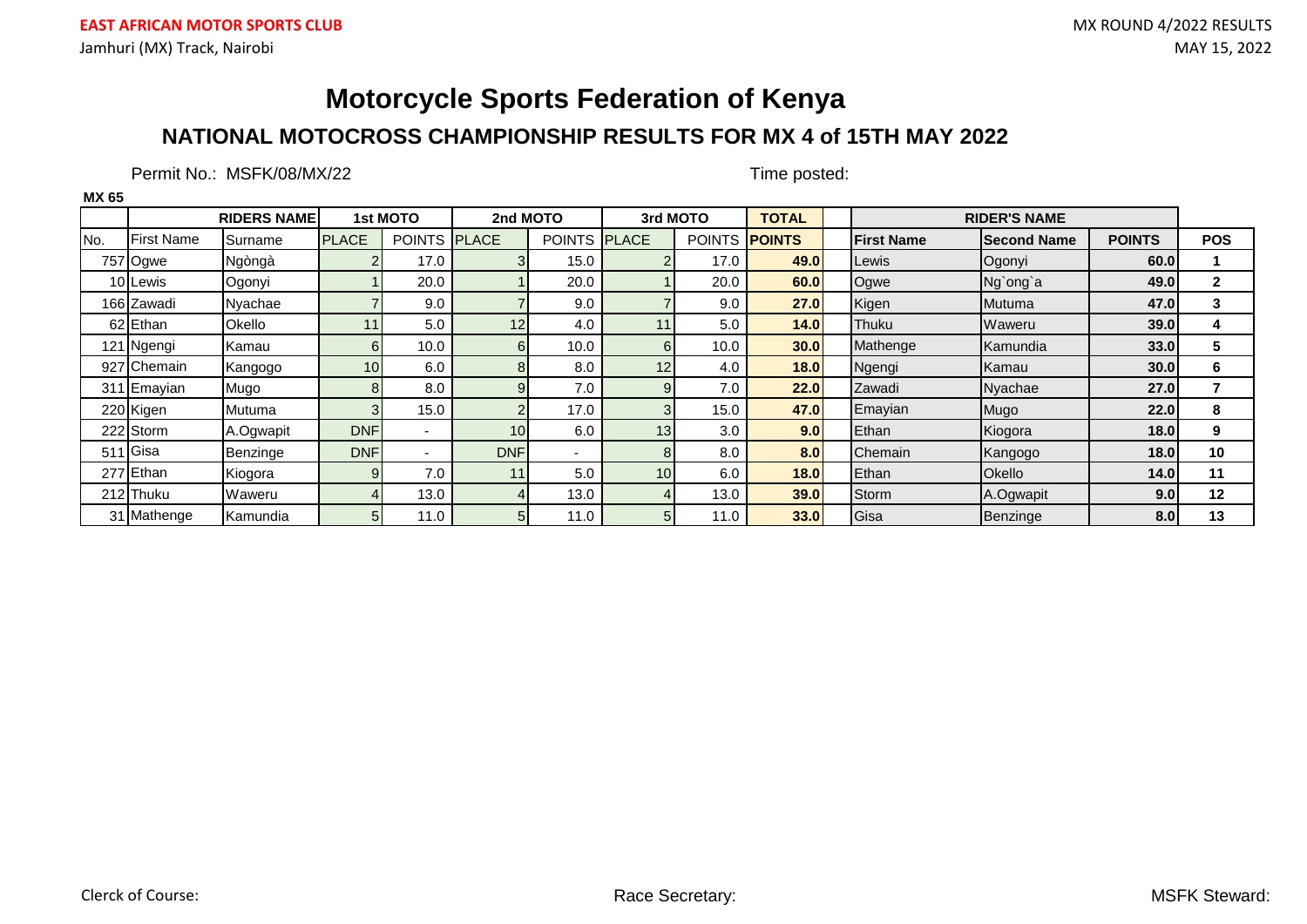### **NATIONAL MOTOCROSS CHAMPIONSHIP RESULTS FOR MX 4 of 15TH MAY 2022**

### Permit No.: MSFK/08/MX/22 Time posted:

| MX 85 |                   |                    |              |                      |          |                     |          |               |               |                    |                     |               |            |
|-------|-------------------|--------------------|--------------|----------------------|----------|---------------------|----------|---------------|---------------|--------------------|---------------------|---------------|------------|
|       |                   | <b>RIDERS NAME</b> |              | 1st MOTO             | 2nd MOTO |                     | 3rd MOTO |               | <b>TOTAL</b>  |                    | <b>RIDER'S NAME</b> |               |            |
| INo.  | <b>First Name</b> | <b>I</b> Surname   | <b>PLACE</b> | <b>POINTS IPLACE</b> |          | <b>POINTS PLACE</b> |          | <b>POINTS</b> | <b>POINTS</b> | <b>IFirst name</b> | <b>Seond Name</b>   | <b>POINTS</b> | <b>POS</b> |
|       | 26 Natalie        | <b>Cherono</b>     |              | 13.0                 |          | 15.0                |          | 15.0          | 43.0          | <b>R</b> van       | <b>Tiren</b>        | 60.0          |            |
|       | 84 Rvan           | Tiren              |              | 20.0                 |          | 20.0                |          | 20.0          | 60.0          | Wahome             | Mutahi              | 51.0          |            |
|       | 19 Atete          | Benzinge           |              | 15.0                 |          | 13.0                |          | 13.0          | 41.0          | Natalie            | Cherono             | 43.0          |            |
|       | 160 Wahome        | <b>I</b> Mutahi    |              | 17.0                 |          | 17.0                |          | 17.0          | 51.0          | <b>Atete</b>       | Benzinge            | 41.0          |            |

#### **MX 125**

|      |                   | <b>RIDERS NAMEL</b> |              | 1st MOTO            | 2nd MOTO |                     | 3rd MOTO |               | <b>TOTAL</b>  |                   | <b>RIDER'S NAME</b> |               |            |
|------|-------------------|---------------------|--------------|---------------------|----------|---------------------|----------|---------------|---------------|-------------------|---------------------|---------------|------------|
| INo. | <b>First Name</b> | <b>Surname</b>      | <b>PLACE</b> | <b>POINTS PLACE</b> |          | <b>POINTS PLACE</b> |          | <b>POINTS</b> | <b>POINTS</b> | <b>First Name</b> | <b>Second Name</b>  | <b>POINTS</b> | <b>POS</b> |
|      | 74 Alex           | Njoroge             |              | 15.0                |          | 15.0 <sub>1</sub>   |          | 15.0          | 45.0          | <b>INeo</b>       | <b>Wahome</b>       | 60.0          |            |
|      | 267 Ivanca        | Yongo               |              | 13.0                |          | 13.0                |          | 13.0          | 39.0          | Nandi             | Kiplagat            | 51.0          |            |
|      | 20 Neo            | <b>I</b> Wahome     |              | 20.0                |          | 20.0                |          | 20.0          | 60.0          | Alex              | Njororge            | 45.0          |            |
|      | 75 Nandi          | Kiplagat            |              | 17.0                |          | 17.0                |          | 17.0          | 51.0          | <b>Ilvanca</b>    | Yongo               | 39.0          |            |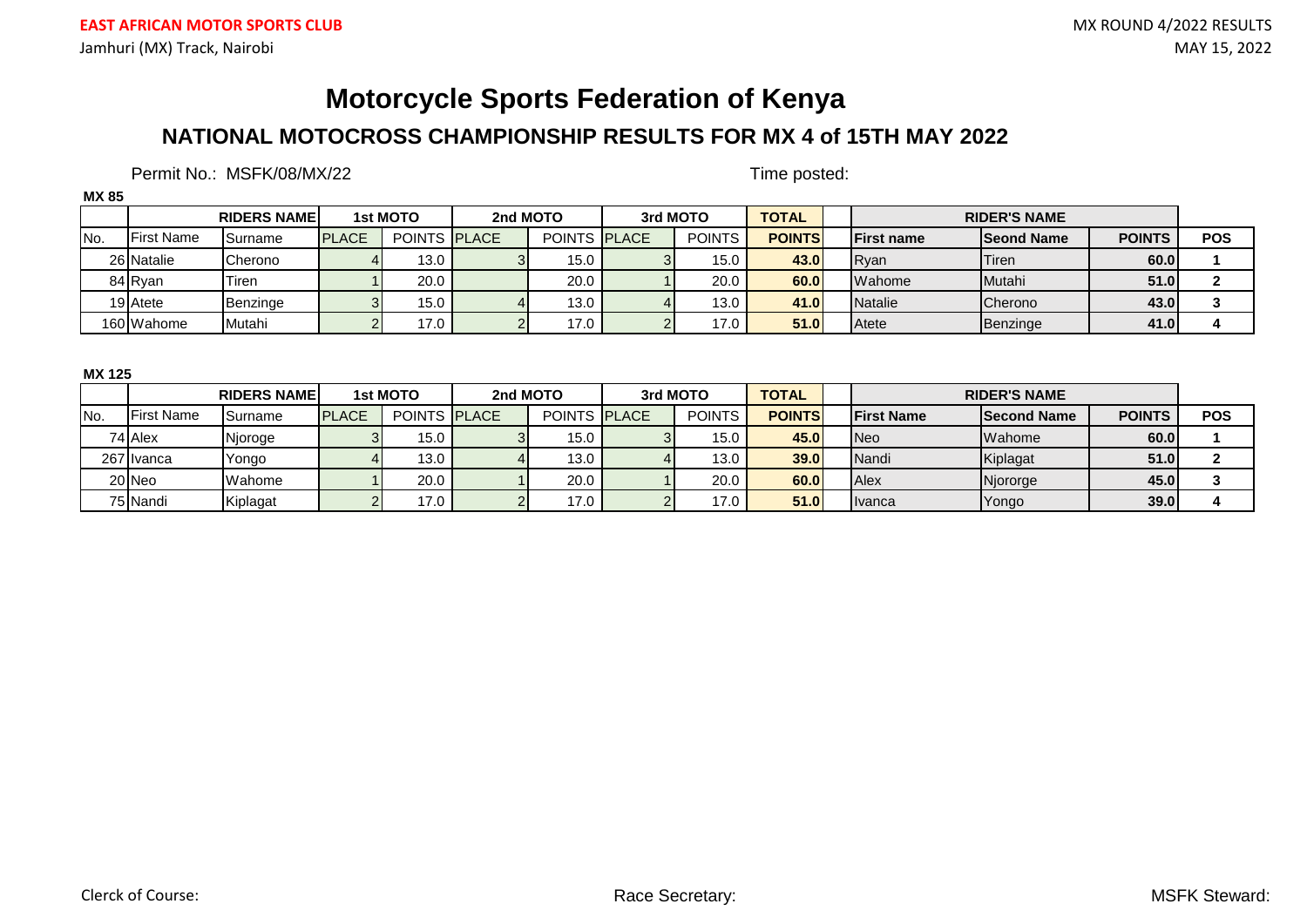### **NATIONAL MOTOCROSS CHAMPIONSHIP RESULTS FOR MX 4 of 15TH MAY 2022**

Permit No.: MSFK/08/MX/22 Time posted:

| MX <sub>2</sub> |                   |                     |               |                     |          |                     |               |               |                    |                     |               |            |
|-----------------|-------------------|---------------------|---------------|---------------------|----------|---------------------|---------------|---------------|--------------------|---------------------|---------------|------------|
|                 |                   | <b>RIDERS NAMEL</b> |               | 1st MOTO            | 2nd MOTO |                     | 3rd MOTO      | <b>TOTAL</b>  |                    | <b>RIDER'S NAME</b> |               |            |
| INo.            | <b>First Name</b> | <b>I</b> Surname    | <b>IPLACE</b> | <b>POINTS PLACE</b> |          | POINTS <b>PLACE</b> | <b>POINTS</b> | <b>POINTS</b> | <b>IFirst Name</b> | <b>Second Name</b>  | <b>POINTS</b> | <b>POS</b> |
|                 | 737 Alex          | Kandie              |               | 17.0                |          | 20.0                | 20.0          | <b>57.0</b>   | <b>Alex</b>        | Kandie              | 57.0          |            |
|                 | 16 James          | Nyongesa            |               | 20.0                |          | 17.0                | 17.0          | 54.0          | James              | Nyongesa            | 54.0          |            |

**MX 1**

|                   |                   | <b>RIDERS NAME</b> |               | 1st MOTO            | 2nd MOTO   |                     | 3rd MOTO   |               | <b>TOTAL</b>  |                    | <b>RIDER'S NAME</b> |                          |            |
|-------------------|-------------------|--------------------|---------------|---------------------|------------|---------------------|------------|---------------|---------------|--------------------|---------------------|--------------------------|------------|
| IN <sub>o</sub> . | <b>First Name</b> | <b>I</b> Surname   | <b>IPLACE</b> | <b>POINTS PLACE</b> |            | <b>POINTS PLACE</b> |            | <b>POINTS</b> | <b>POINTS</b> | <b>IFirst Name</b> | <b>Second Name</b>  | <b>POINTS</b>            | <b>POS</b> |
|                   | 23 Sergey         | Lebedev            |               | 20.0                |            | 20.0                |            | 20.0          | 60.0          | Sergey             | Lebedev             | 60.0                     |            |
|                   | 14 Isaac          | Kuria              |               | 13.0                |            | 15.0                |            | 15.0          | 43.0          | Githuku            | Mungai              | 49.0                     |            |
|                   | 13 Mikhail        | <b>I</b> Berman    |               | 17.0                | <b>DNE</b> |                     | <b>DNE</b> |               | 17.0          | <b>I</b> lsaac     | Kuria               | 43.0                     |            |
|                   | 238 Walter        | Kuria              | <b>DNF</b>    |                     | <b>DNE</b> |                     | <b>DNE</b> |               | 0.0           | Mikhail            | <b>I</b> Berman     | 17.0                     |            |
|                   | 167 Githuku       | Mungai             |               | 15.0                |            | 17.0                |            | 17.0          | 49.0          | Walter             | Kuria               | $\overline{\phantom{0}}$ |            |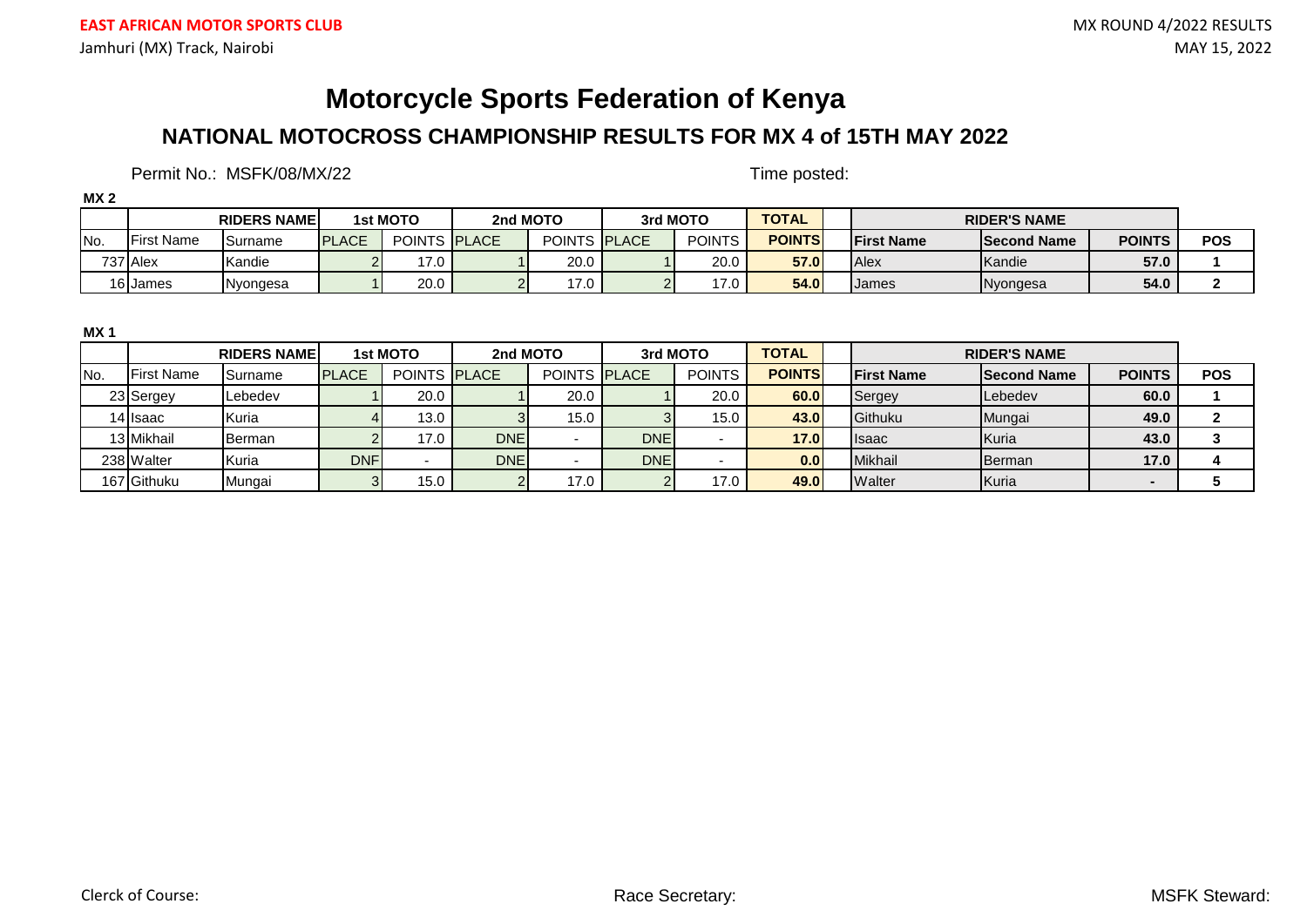### **NATIONAL MOTOCROSS CHAMPIONSHIP RESULTS FOR MX 4 of 15TH MAY 2022**

### Permit No.: MSFK/08/MX/22 Time posted:

#### **VETS/MAST**

|      |                   | <b>RIDERS NAMEL</b> |               | 1st MOTO            | 2nd MOTO |                     | 3rd MOTO      | <b>TOTAL</b>  |                    | <b>RIDER'S NAME</b> |               |            |
|------|-------------------|---------------------|---------------|---------------------|----------|---------------------|---------------|---------------|--------------------|---------------------|---------------|------------|
| INo. | <b>First Name</b> | <b>Surname</b>      | <b>IPLACE</b> | <b>POINTS PLACE</b> |          | <b>POINTS PLACE</b> | <b>POINTS</b> | <b>POINTS</b> | <b>IFirst Name</b> | <b>Second Name</b>  | <b>POINTS</b> | <b>POS</b> |
|      | 312 Fredrick      | <b>T</b> Yongo      |               | 20.0                |          | 17.0                | 20.0          | <b>57.0</b>   | <b>Fredrick</b>    | Yongo               | 57.0          |            |
|      | 333 Michael       | Ogwapit             |               | 13.0                |          | 15.0                | 17.0          | 45.0          | David              | Kahumbu             | 50.0          |            |
|      | 239 Anthony       | <b>I</b> Nduati     |               | 15.0                |          | 13.0                | 15.0          | 43.0          | Michael            | Ogwapit             | 45.0          |            |
|      | 95 David          | <b>Kahumbu</b>      |               | 17.0                |          | 20.0                | 13.0          | 50.0          | Anthony            | <b>Nduati</b>       | 43.0          |            |